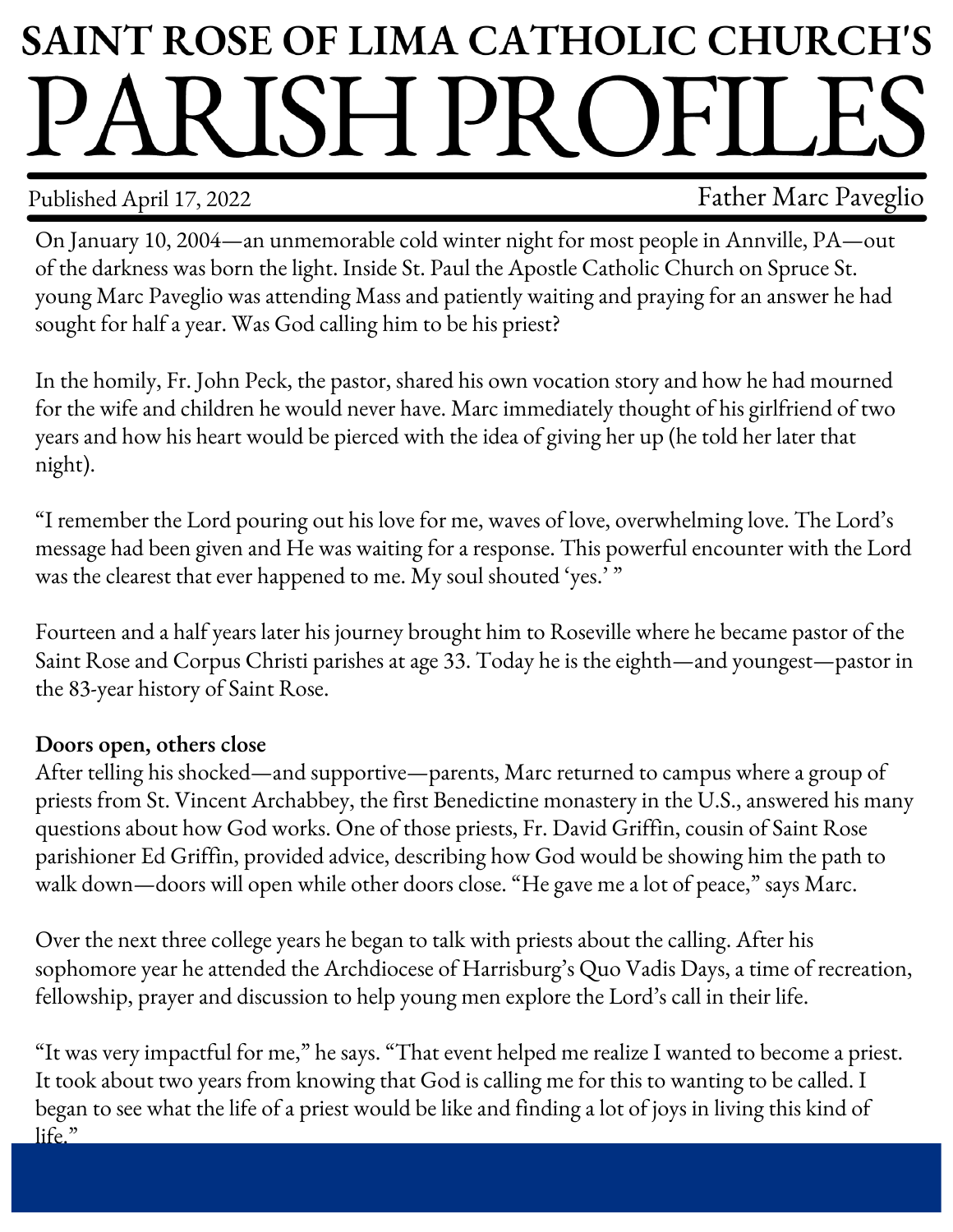His summers during college were spent moving toward a priestly life: Living in the Joshua House in Harrisburg, an urban outreach resource center providing hope and support for at-risk youth; evangelizing and catechizing in Minnesota, North and South Dakota.

## **Moving on and dropping anchor**

After graduating from Pennsylvania State University Marc went to the Mount St. Mary Seminary, Emmitsburg, MD. Located in the Blue Ridge Mountains about 60 miles north of Washington D. C., the 214-year-old seminary has produced 2,600 priests and more than 50 bishops.

During his three years at Mount St. Mary Marc came to realize he was meant to be a parish priest. In the summer of 2009 he met Fr. Andrew Cozzens (now Bishop of Crookston) in Omaha where he learned about the Companions of Christ, a Twin Cities group of diocesan priests living in a community focusing on friendship and mutual support.

"The following year when Archbishop Harry Flynn gave a retreat at Mount St. Mary I told him I was praying about this and did not know what to do," says Marc. "He invited me to come to Minnesota during spring break and meet with the group. I asked Fr. Cozzens if I could spend a year of discernment in Minnesota to learn more about the Companions of Christ. I moved here in August, 2010, and never left."

During his time at St. Paul Seminary Marc served at Our Lady of Peace (Minneapolis), St. Lawrence and Newman Center (Minneapolis), Holy Name of Jesus (Medina) and North Memorial Hospital.

After his graduation and ordination in 2014, 29-year-old Fr. Paveglio's first two assignments as a priest: Parochial vicar at Our Lady of Grace in Edina and Pax Christi, Eden Prairie (also spiritual director at St. John Vianny Seminary).

"When I got the call to come to Roseville I was excited to take on the amazing work of being a pastor," he says. "I was delighted by the number of people who supported and encouraged me as a new, young pastor."

One of his most pleasant surprises was the parish's very strong Perpetual Adoration ministry. "That's a big part of my story; I did a lot of praying in Adoration growing up."